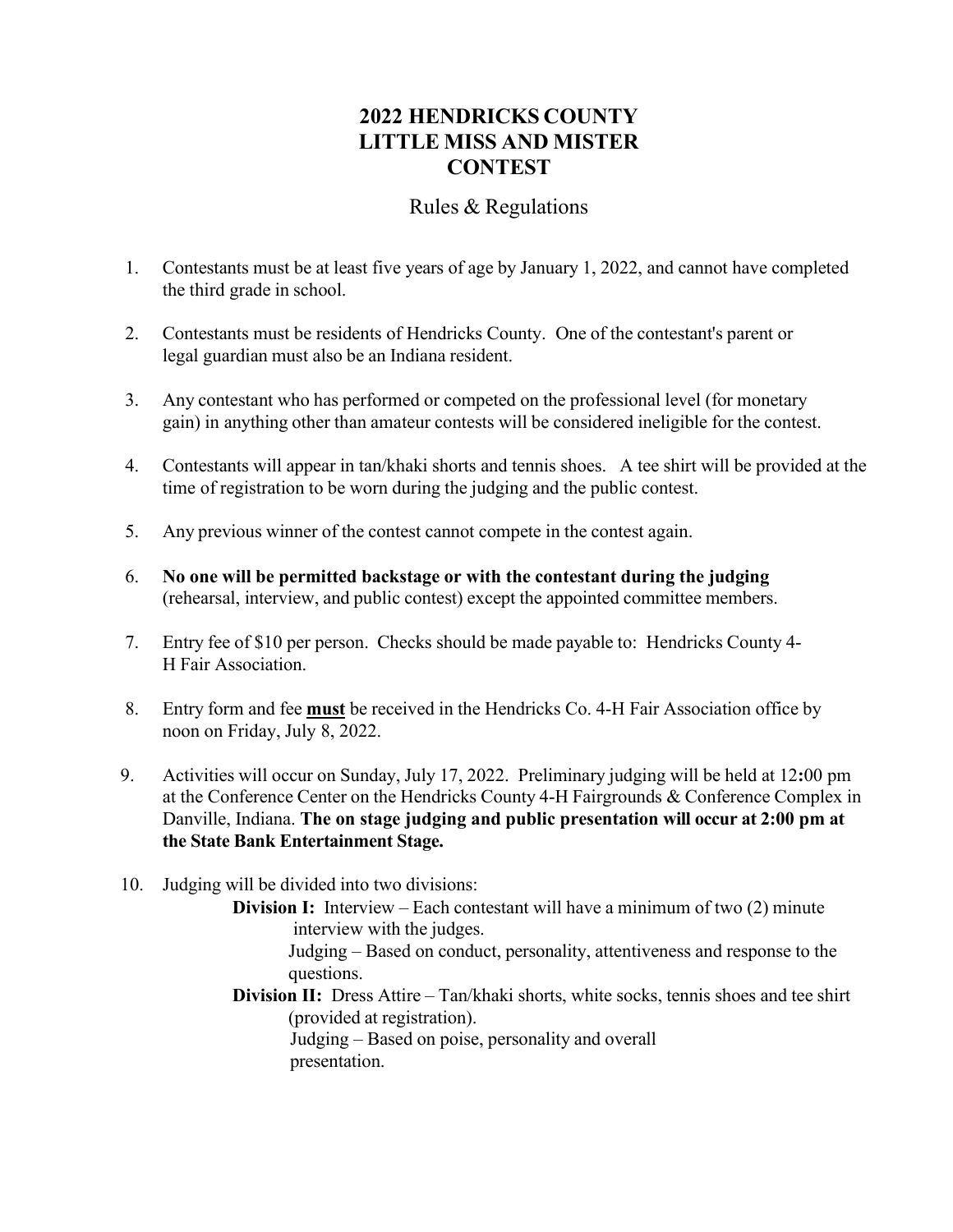- 11. Parent/Chaperone will be responsible for picking up the contestant after the two divisions are judged and after the public presentation. Parent/Chaperone and contestants will be issued matching identification numbers at registrations. After each session, the number will be called and the parent/chaperone must present this number before leaving with the child.
- 12. No modeling routines, turns or poses will be allowed.
- 13. The Hendricks County 4-H Fair Committee reserves the right to change the foregoing terms and conditions at any time as may be deemed expedient.